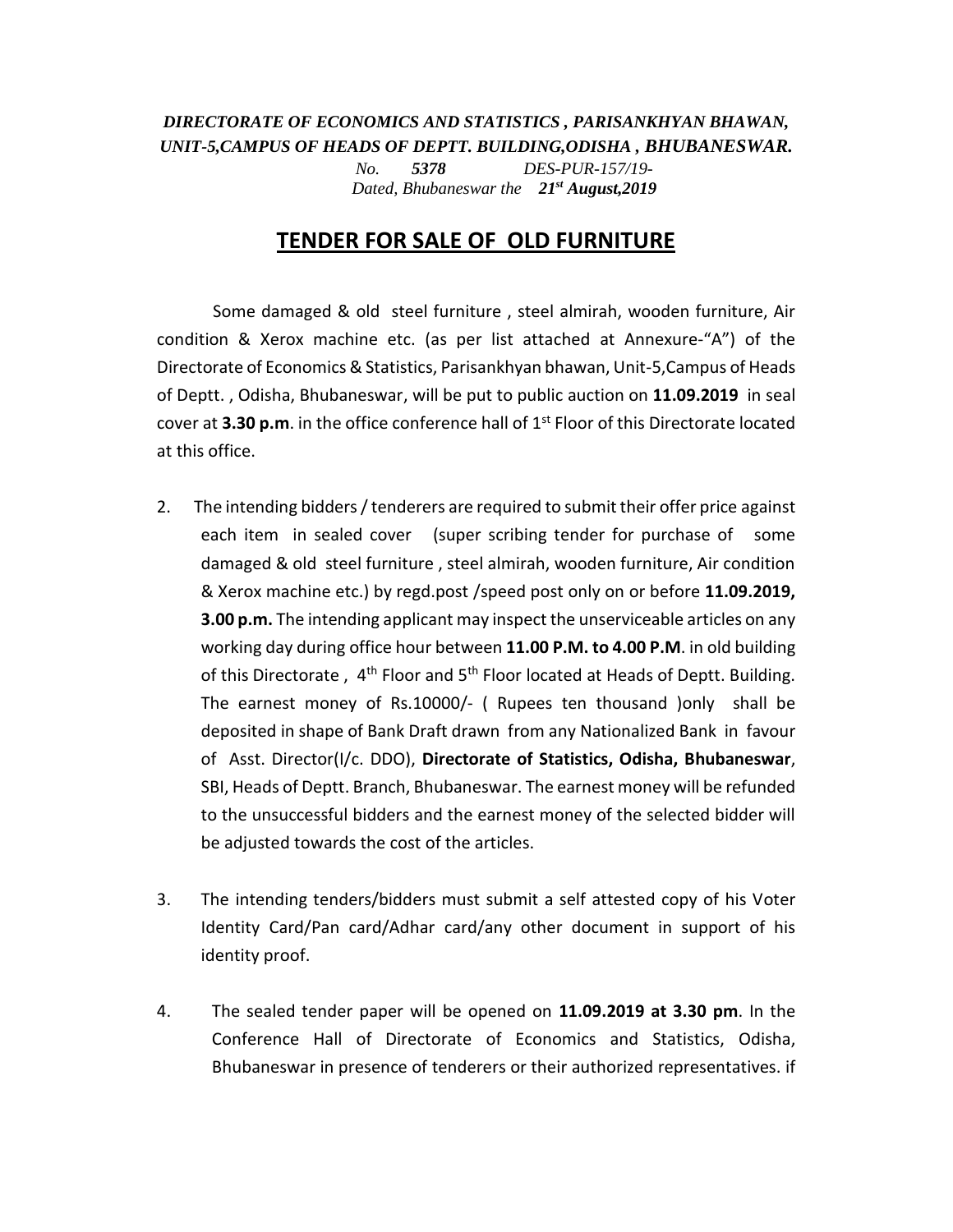that day is declared as Govt. holidays then the tender will be opened on the next day as per the above scheduled time.

- 5. The number of items of the Auction sale will be evaluated in presence of committee member/nominated person by the tender committee/ store assistant and accordingly the price of tender will be finalised, The bidder quoted highest price of the above items will be sale as the successful bidder and the bidder will have to deposited the bidding amount in shape of B.D/ Banker cheque/cash in accounts section of DES on the same day. They will responsible lift all the articles with 7 working days of the received of the order falling which 10% of bidding amount will be levied as penalty towards storage and security articles.
- 6. Tender will be accept only in type format as per annexure-A.
- 7. The tenders addressed to Director Economics and Statistics, Arthaniti 'O' Parisankhyan Bhawan, Unit-5, campus of Heads of Department Building, Bhubaneswar.
- 8. If the bidder whose bid is finally accepted and fails to deposit the bid amount in full, the bid will be cancelled and the earnest money will be forfeited.
- 9. The person authorized by the bidder will be allowed to take delivery.
- 10. The address given in the tender shall be deemed to the Purchaser's address and correspondence sent to that address in connection with above context shall be considered to have been delivered to the purchaser. No claim will be entertained for the reason of forfeiture of the sum deposited in case the correspondence is returned back undelivered.
- 11. If any theft/fire/damage or any type of mishappening occurs within the period of award of lot and removing of materials from Directorate premises the loss will be borne by the bidder, The Authority will not be responsible for loss, damage or deterioration of the martial due to any cause, whatsoever within the said time.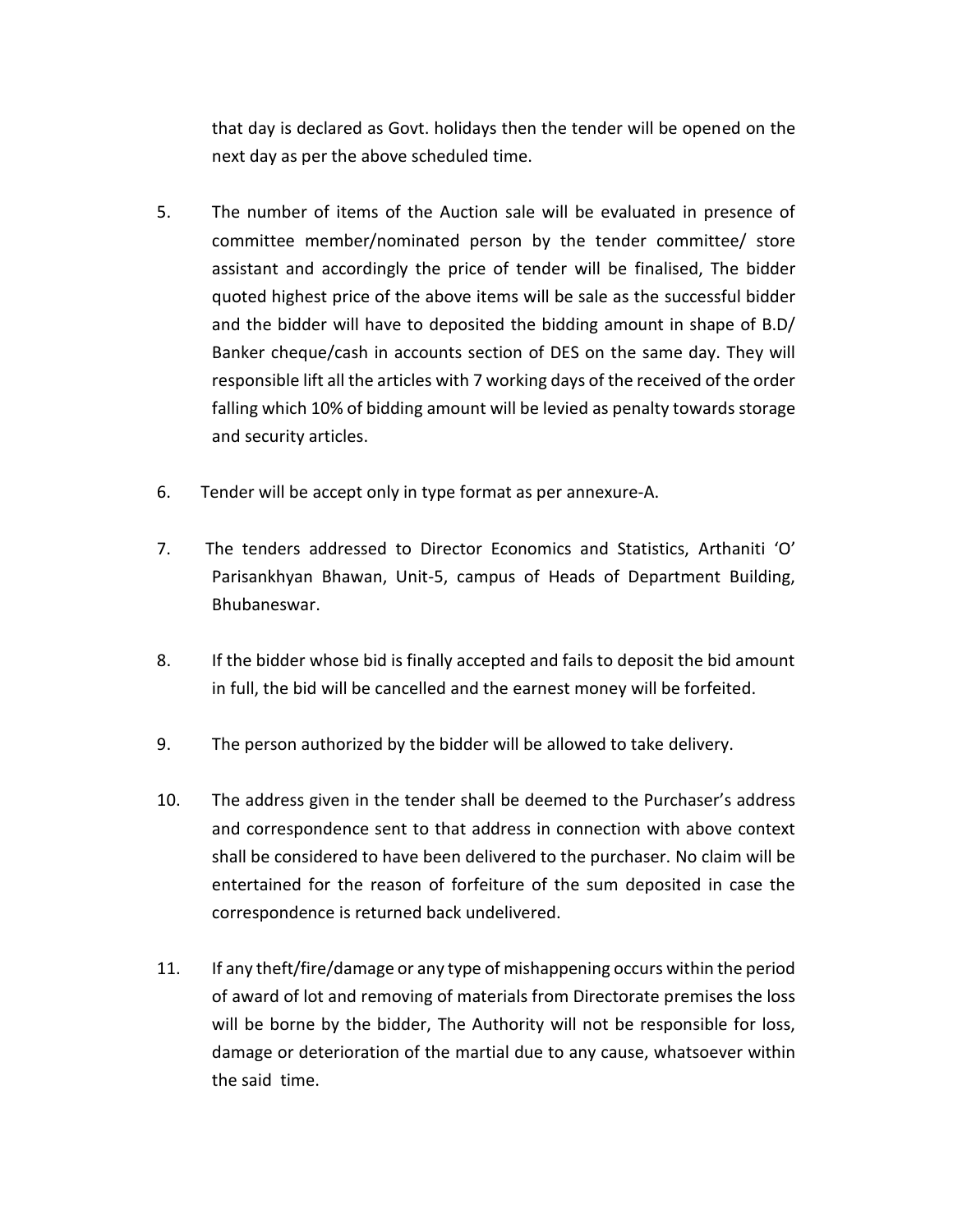- 12. The lot/lots will be awarded to the highest evaluated bidder.
- 13. The late tender/tenders will not be considered at all. The same will be returned to the concerned party in unopened condition.
- 14. The Director reserves the right to cancel the tender of disposal or withdraw any lot or any part thereof from the auction sale without assigning any reason thereof.
- 15. In case of any dispute the decision of tendering authority will be final and binding.

Yours faithfully,

 $-211819$ 

 **JOINT DIRECTOR(ADMN.)**

**Memo No. 5379 /DES, 21.08.2019**

Copy submitted to All Departments of Govt.of Odisha, A.G.(A&E) Odisha / All Heads of Department situated at Bhubaneswar for information and wide publicity in

their office.

 $\frac{1}{4}$  **JOINT DIRECTOR(ADMN.)**

## **Memo No. 5380 /DES, Dt. 21.08.2019**

 Copy forwarded to Joint Director, Computer, for information and necessary action. He is requested to hoist this notice in the website for wide publicity.

**JOINT DIRECTOR(ADMN.)** 

**Memo No. 5381 /DES, Dt. 21.08.2019**

 Copy forwarded to Notice Board of D.E.&S, Odisha Bhubaneswar for information and necessary action.

 $-211819$ 

**JOINT DIRECTOR(ADMN.)**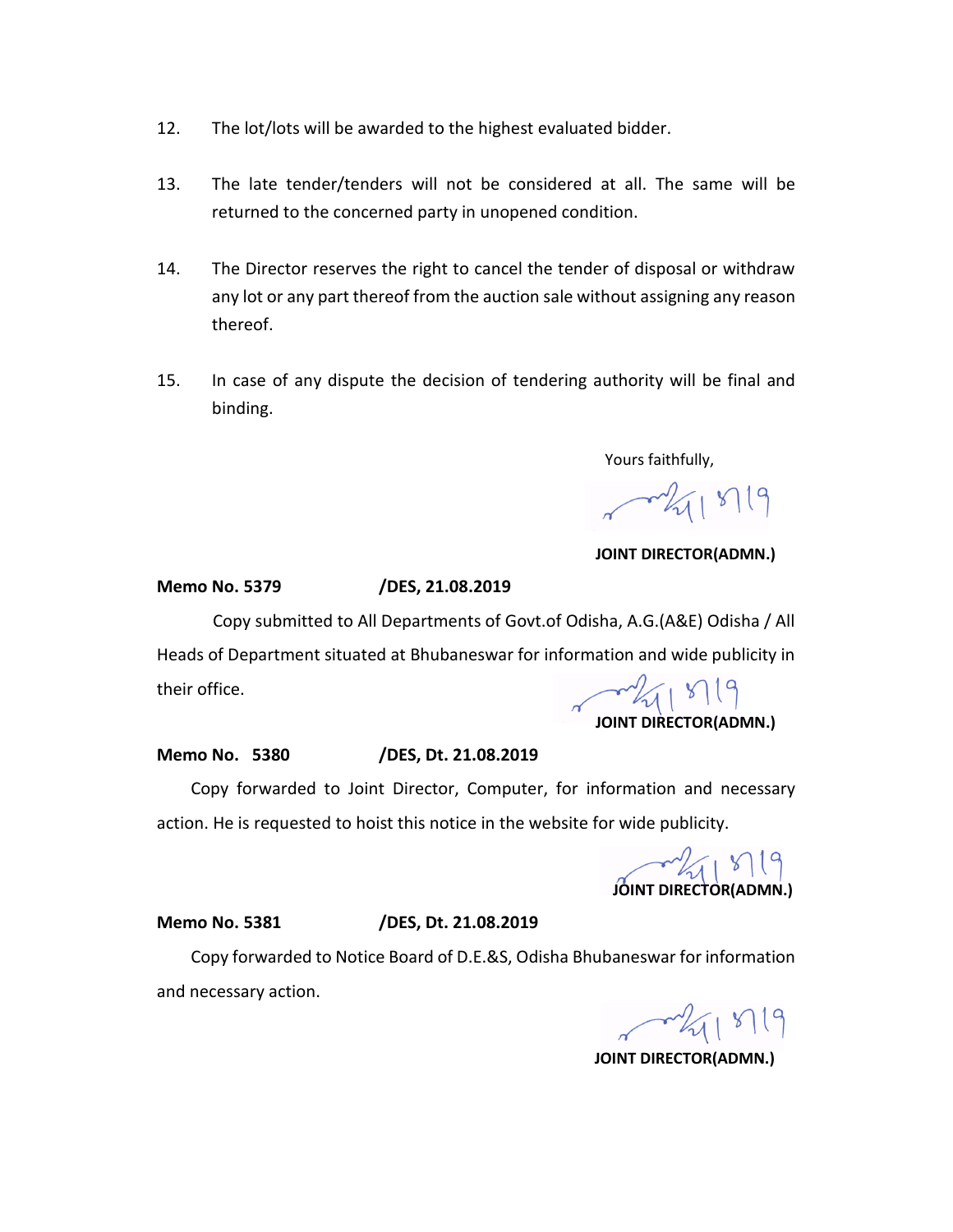## ANNEXURE-A

|                     |                                                   | Fixation of offset   | Quoted amount of       |
|---------------------|---------------------------------------------------|----------------------|------------------------|
|                     |                                                   | price per article    | each article per piece |
|                     |                                                   | considering of       |                        |
|                     |                                                   | purchase price and   |                        |
| SI. No.             | Name of articles/furniture<br>Steel Almirah (BIG) | present cost<br>2000 |                        |
| 1<br>$\overline{2}$ | Steel Almirah (MIDIUM)                            | 1500                 |                        |
| 3                   | Steel Almirah (SMALL)                             | 1000                 |                        |
| $\overline{4}$      | Steel with glass Almirah                          | 1500                 |                        |
|                     |                                                   |                      |                        |
| 5                   | Steel table with sunmica top (BIG) Officer        | 800                  |                        |
| 6                   | Steel table (BIG)                                 | 1500                 |                        |
| $\overline{7}$      | Wooden table (BIG) Officer                        | 700                  |                        |
| 8                   | Wooden table (Small) Officer                      | 400                  |                        |
| 9                   | Steel table with sunmica top (SMALL)<br>Officer   | 600                  |                        |
| 10                  | Steel table with wooden top (SMALL)               | 500                  |                        |
| 11                  | Wooden table with cup board                       | 600                  |                        |
| 12                  | Wooden typist table                               | 500                  |                        |
| 13                  | Steel table with novepen top                      | 300                  |                        |
| 14                  | Ordinary table (BIG)                              | 400                  |                        |
| 15                  | Ordinary table (SMALL)                            | 250                  |                        |
| 16                  | Conference table (7'*2')                          | 1000                 |                        |
| 17                  | Computer table (SMALL)                            | 1500                 |                        |
| 18                  | Steel Suprime Kusan Chair                         | 600                  |                        |
| 19                  | Wooden Chair                                      | 250                  |                        |
| 20                  | Steel with Plastic gutting chair                  | 300                  |                        |
| 21                  | Wooden with plastic gutting chair                 | 200                  |                        |
| 22                  | <b>Superior Steel Chair</b>                       | 600                  |                        |
| 23                  | Executive Chair with kusan                        | 1500                 |                        |
| 24                  | S type chair                                      | 200                  |                        |